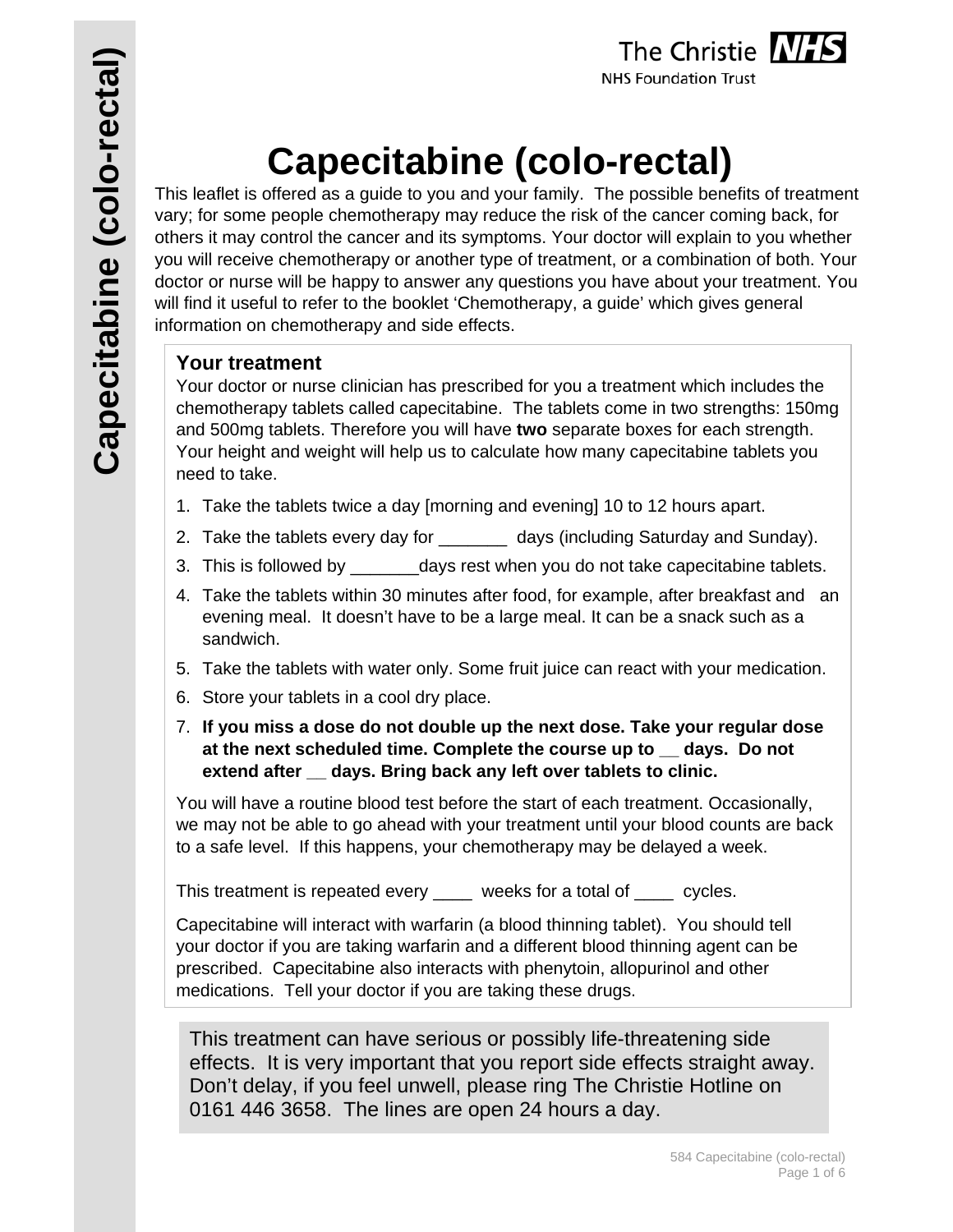#### **Increased risk of serious infection**

You are vulnerable to infection while you are having chemotherapy. Minor infections can become life-threatening in a matter of hours if left untreated. Symptoms of infection include fever, shivering, sweats, sore throat, diarrhoea, discomfort when you pass urine, cough or breathlessness. We recommend that you use a digital thermometer so you can check your temperature. You can buy one from your local chemist.

#### **If you feel unwell, you have symptoms of an infection or your temperature is 37.5ºC or above, or below 36ºC contact The Christie Hotline straight away**.

## **Possible side effects**

Chemotherapy can cause many different side effects. Some are more likely to occur than others. Everyone is different and not everyone gets all the side effects. Most side effects are usually temporary, but in some rare cases they can be life-threatening. It is important to tell your hospital doctor or nurse about any side effects so they can be monitored and, where possible, treated.

#### **Common side-effects (more than 1 in 10)**

#### **Nausea and vomiting (sickness)**

A common side effect of your treatment is sickness. If you are sick (vomiting) please tell your doctor or nurse at the Christie. They will be able to give you advice about controlling these symptoms. It is important to try and eat and drink regularly.

We will prescribe anti-sickness medication for you when you begin treatment, if you do feel sick at home follow the instructions on the bottle/ packet for taking these. You can contact The Christie Hotline if you need further advice to know how best to control symptoms.

#### **Diarrhoea**

Diarrhoea is a fairly common side effect of your treatment. If you have watery diarrhoea you should immediately take the anti-diarrhoea treatment that the doctor has prescribed for you. This is the loperamide dispensed by The Christie pharmacy. Follow the doctor's instructions **EXACTLY:** 

Take 2 loperamide capsules as soon as the first liquid stool occurs. Then take one capsule with each liquid loose stool. (Maximium loperamide in a day is **8** capsules).

If you continue to have more than 4 bowel movements a day (compared to pretreatment) or bowel movements at night, please ring The Christie Hotline for advice.

#### **Sore mouth**

Your mouth may become sore or dry, or you may notice small mouth ulcers during this treatment. Drinking plenty of fluids and cleaning your teeth regularly and gently with a soft toothbrush can help to reduce the risk of this happening. We can prescribe a mouthwash for you to use during treatment. You can dilute this with water if your mouth is sore. Ask your doctor or nurse for further advice. There is also general mouth care information in the chemotherapy booklet. If you continue to have a sore mouth, please contact The Christie Hotline.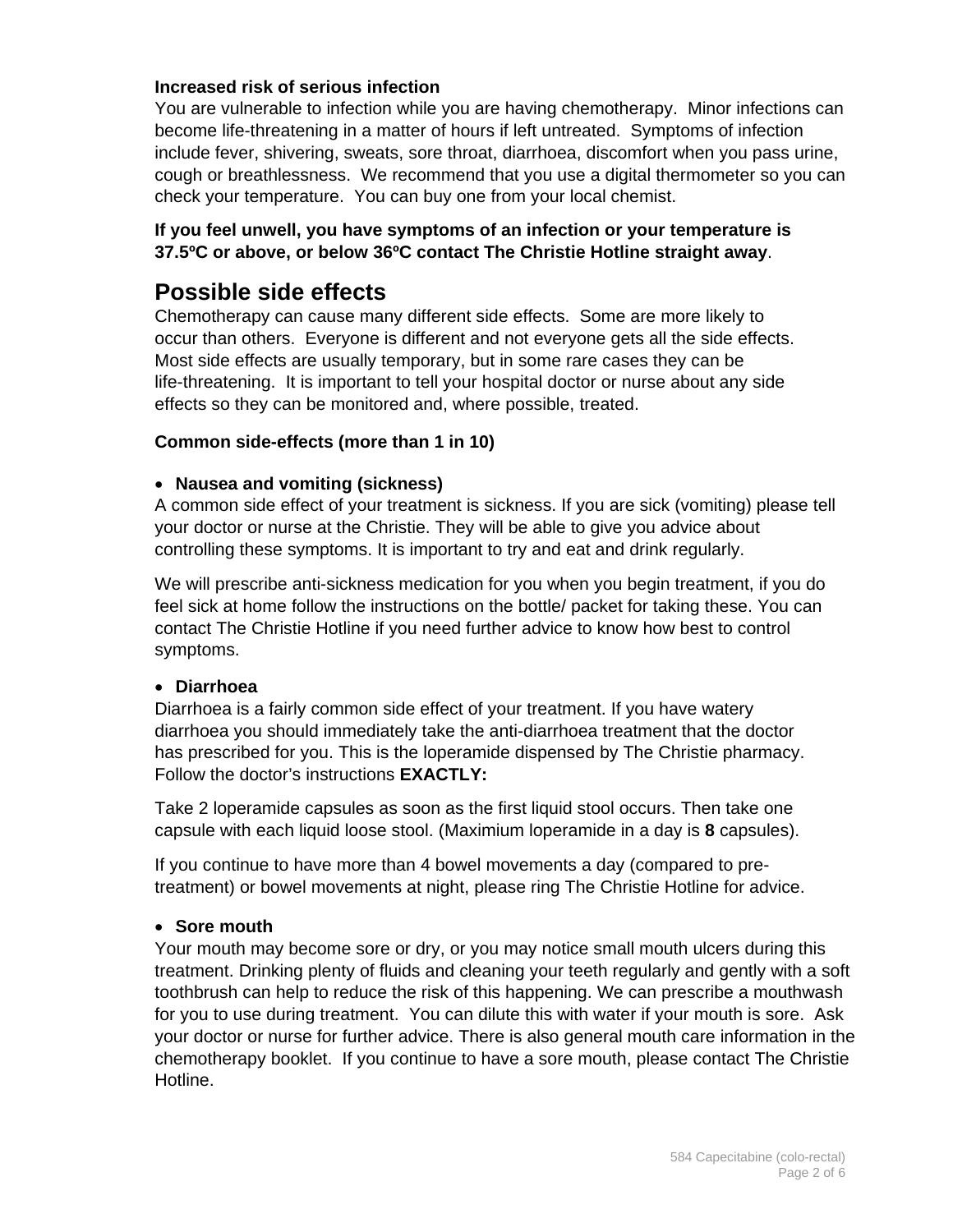#### **Skin and nail changes**

**PPE (palmar-plantar erythema):** The skin on your hands and feet may become very dry, red and sore with some cracking. Tell your doctor. Cream and tablets can be prescribed to help. Your chemotherapy dose may need to change. Try to keep your hands and feet cool and if possible, uncovered.

**Hyperpigmentation:** Less commonly, your skin may appear darker in colour or lightly tanned, especially around the joints. This is known as hyperpigmentation. Asian and African-Caribbean people may develop noticeable light patches on their skin. The skin will return to normal when treatment is finished.

**Increased sensitivity to the sun:** Your skin will tan or burn in the sun more easily. Sit in the shade, avoid too much sun and use a high factor sunblock cream and wear a hat.

**Nail changes:** You may have a blue tinge or darkening of the nails, flaking of the nails or pain and thickening of the area where the nail starts growing.

#### **Lethargy**

Some chemotherapy may make you feel tired and lacking in energy. It can be frustrating when you feel unable to cope with routine tasks. If you do feel tired, take rest and get help with household chores. If necessary, take time off work. Gentle exercise such as walking can be beneficial.

#### **Uncommon side-effects (less than 1 in 10)**

#### **Anaemia (low number of red blood cells)**

While having this treatment you may become anaemic. This may make you feel tired and breathless. Let your doctor or nurse know if these symptoms are a problem. You may need a blood transfusion.

#### **Bruising or bleeding**

This treatment can reduce the production of platelets which help the blood clot. Let your doctor know if you have any unexplained bruising or bleeding, such as nosebleeds, bloodspots or rashes on the skin, and bleeding gums. You may need a platelet transfusion.

#### **Watery eyes**

Your eyes may also water often this will improve in time and needs no specific treatment. But if you have ongoing symptoms please discuss this with your doctor or nurse.

#### **Hair thinning**

Hair loss is very unusual with this treatment. In rare cases some hair loss may occur during treatment. It is advisable to avoid perms, colours, use of hot brushes and vigorous, frequent washing that could increase hair loss. Please remember that this is a temporary side effect and your hair will grow back when your treatment is completed. Very rarely, hair loss can be permanent. If you would like an appointment with the wig service, this can be arranged for you. Ask the staff for a copy of *'*The wig fitting service at The Christie.'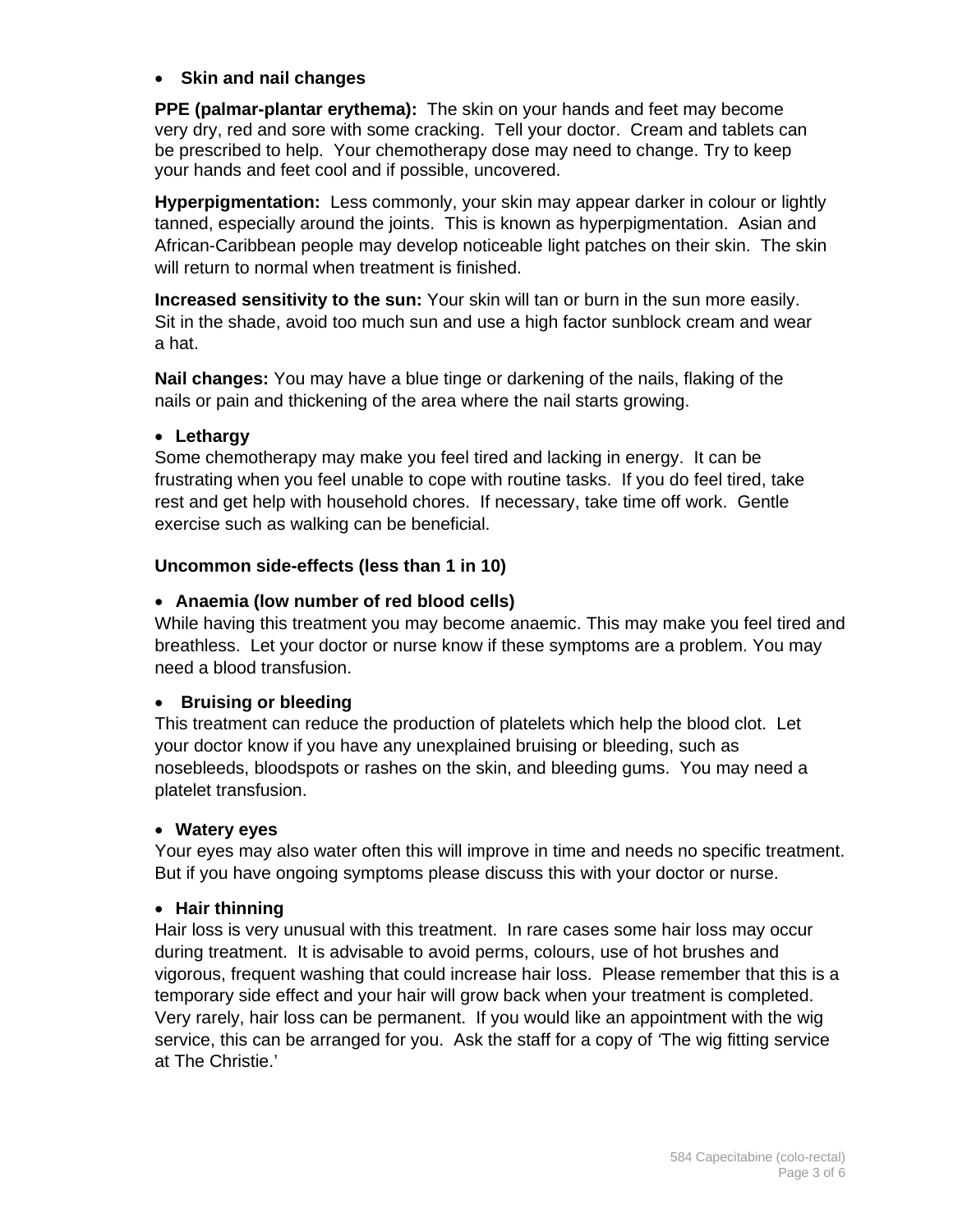#### **Rare side-effects (less than 1 in 100)**



#### **Severe skin reaction**

Very rarely you may develop a severe skin reaction. If you experience tender red skin patches which subsequently blister please **seek urgent medical advice**. The skin changes may be preceded by fever, chest symptoms and photophobia (a need to squint or close your eyes, which is worse in bright light). These symptoms may be caused by conditions called Toxic Epidermal Necrolysis (TEN) and Stevens Johnson Syndrome (SJS).

#### **Herbal medicine**

Some herbal medicine including St John's Wort can affect the chemotherapy. You should let your doctor or nurse know if you are taking any herbal medication, complementary or alternative medicines, including vitamins, minerals and medicines purchased over-the-counter.

#### **Serious and potentially life threatening side effects**

In a small proportion of patients chemotherapy can result in very severe side effects which may rarely result in death. Approximately 3-5% of the general population have a genetic defect which results in the accumulation of capecitabine in the body which can increase the risk of serious, potentially fatal complications. The team caring for you will discuss the risk of these side effects with you.



# **Chest pain or stroke**

A small number of patients receiving capecitabine can experience chest pain (angina) or rarely have a heart attack. Extremely rarely this may lead to death. Other complications such as stroke or mini-stroke can happen but are exceptionally rare. If you develop any of these symptoms you should **ring 999 and go immediately to your nearest Accident and Emergency department.** You may have an electrocardiograph (ECG) to check your heart before you start your chemotherapy. **Do not take any further** capecitabine tablets until agreed by the team at The Christie.

#### **Increased risk of serious infection**

As discussed earlier chemotherapy results in an increased risk of severe infections which can be life threatening.

## **Sex, contraception & fertility**

**Protecting your partner and contraception:** We recommend that you or your partner use a condom during sexual intercourse while you are having the course of chemotherapy. Chemotherapy is dangerous to unborn babies and this will also protect you and your partner from any chemotherapy drugs that may be present in semen and in the vagina. If you suspect that you may be pregnant please tell your doctor immediately.

**Fertility:** This chemotherapy may affect your ability to have children. Your doctor or nurse should have discussed this with you. If not, please ask them before you start treatment.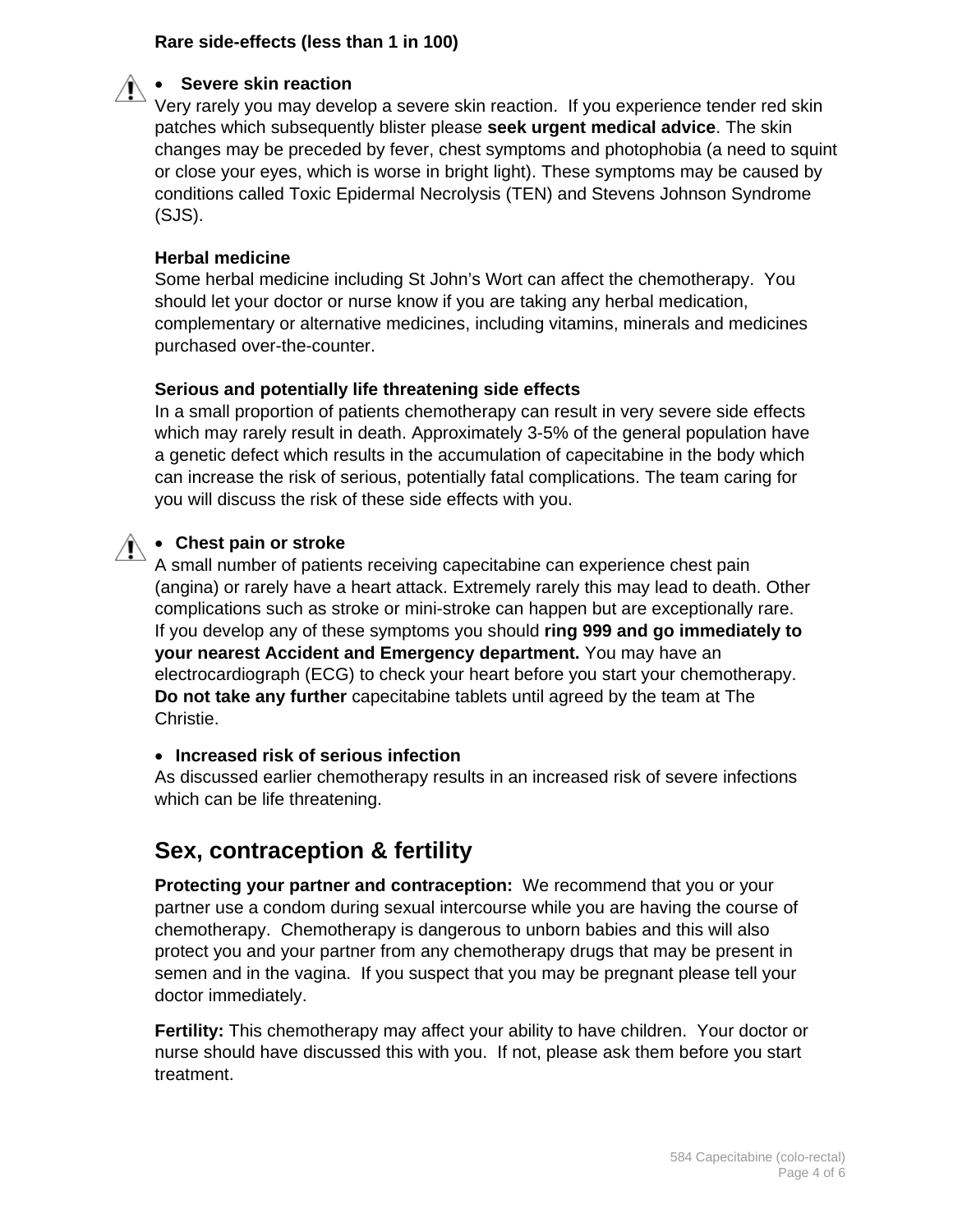# **Late side effects**

Some side effects may become evident only after a number of years. In reaching any decision with you about treatment, the potential benefit you receive from treatment will be weighed against the risks of serious long term side effects to the heart, lungs, kidneys and bone marrow. With some drugs there is also a small but definite risk of developing another cancer. If any of these problems specifically applies to you, the doctor will discuss these with you and note this on your consent form.

## **Contacts**

If you have any general questions or concerns about your treatment, please ring the area where you are having treatment:

- Administration enquiries **0161 918 7606/7610**
- Chemotherapy nurse: **0161 918 7171**
- Clinical trials unit **0161 918 7663**

For advice ring The Christie Hotline on **0161 446 3658** (24 hours)